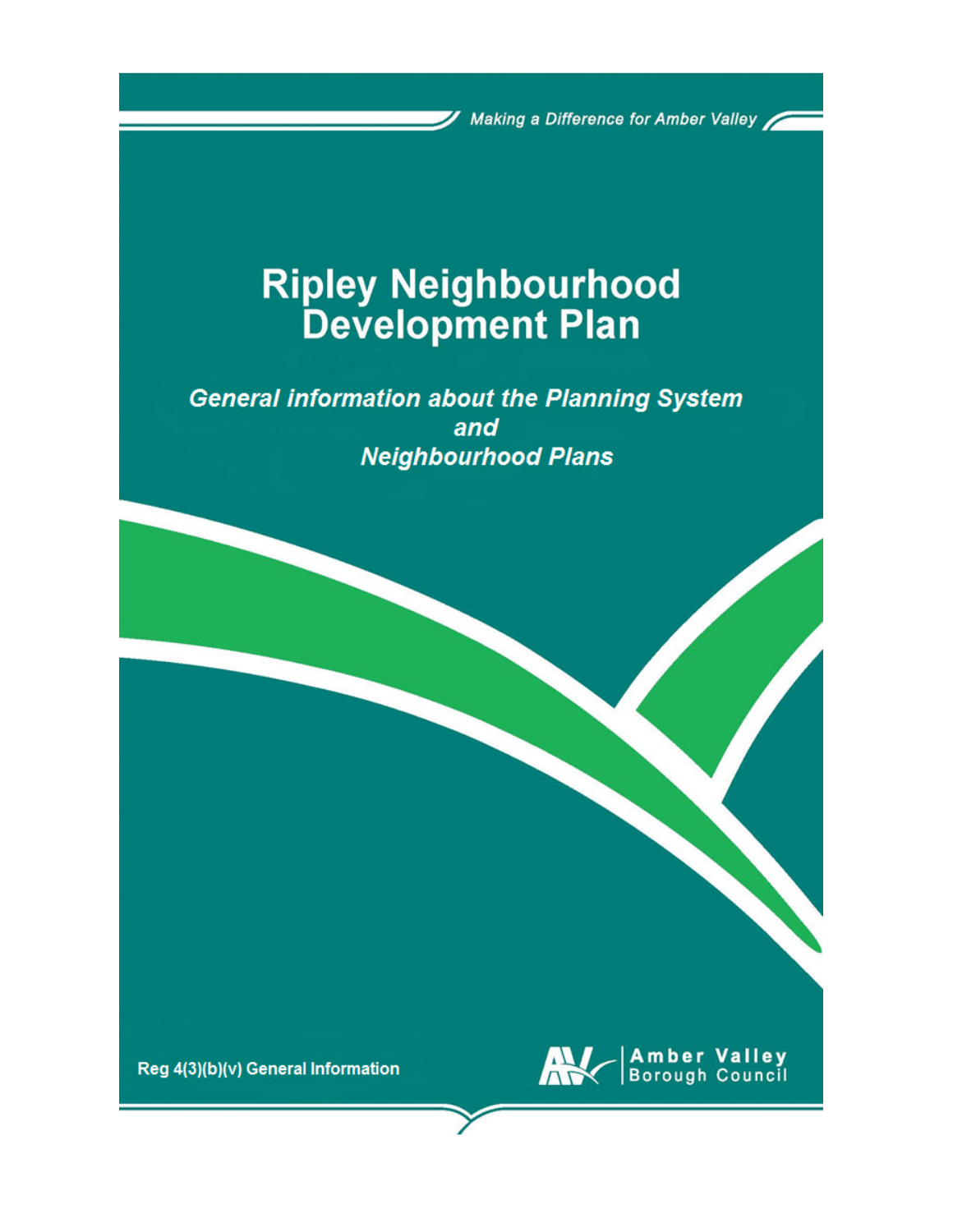# **The Planning System**

The planning system in the UK manages the use and development of land and buildings.

Most new buildings, major changes to existing buildings or major changes to the local environment (including building works, engineering work and mining work) need consent known as planning permission.

The planning system has two main parts to it:

- **Plan making** setting out a plan for how an area will develop over time as a guide to future development.
- Managing development when development is agreed through planning permission.

Amber Valley Borough Council is responsible for deciding whether a development – anything from an extension on a house to a new shopping centre – should go ahead within the Borough.

Planning involves making decisions about the future of our cities, towns and countryside and considering the sustainable needs of future communities.

Decisions on planning applications are based on the Adopted Local Plan (including emerging Core Strategy and other Development Plan Documents and Supplementary Planning Documents), National Planning Policy Guidance, and any relevant Neighbourhood Plan.

### **National Planning Policy Framework**

The National Planning Policy Framework which sets out the Government's planning policies for England and how these are expected to be applied was published on 27 March 2012. The Framework gives guidance to local council's in drawing up local plans and on making decisions on planning applications. It includes a presumption in favour of sustainable development.

### **Local Plans**

Amber Valley Borough Council must prepare a local plan which sets planning policies within the local authority area. Local Plans must be prepared with the objective of contributing to the achievement of sustainable development. They must be positively prepared, justified, effective and consistent with national policy in accordance with the Planning and Compulsory Purchase Act 2004 (as amended) and the National Planning Policy Framework.

The Local Plan Part 1 Core Strategy for Amber Valley is currently at the examination stage. Until it is adopted, the saved policies in the current adopted Local Plan will be used as a basis for planning decisions (along with national planning guidance and any relevant Neighbourhood Plans).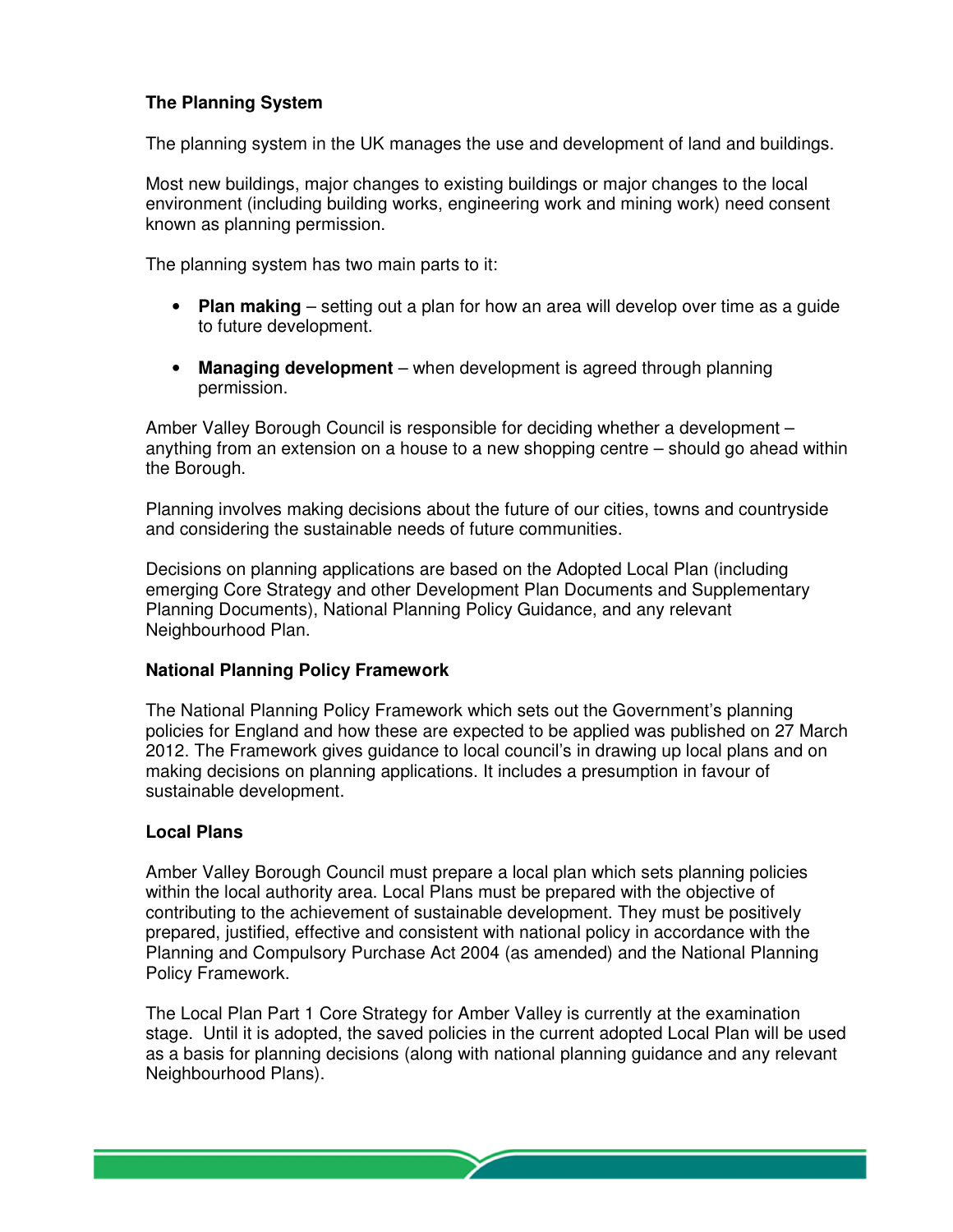# **Neighbourhood Planning**

Neighbourhood planning was introduced under the Localism Act 2011 to give members of the community a more hands on role in the planning of their neighbourhoods.

It introduced new rights and powers to allow local communities to shape new development in their area by coming together to prepare neighbourhood development plans (usually referred to as neighbourhood plans). It enables communities to develop a shared vision for their neighbourhood and deliver the sustainable development they need through the planning policies relating to the development and use of land.

Neighbourhood plans can be prepared by Parish Councils or neighbourhood forums (in non-parished areas).

The local community can decide what to include in a neighbourhood plan, but it must meet the following 'Basic Conditions':

- Must have regard to national planning policy and advice contained in guidance issued by the Secretary of State.
- Must contribute to the achievement of sustainable development
- Must be in general conformity with strategic policies in the development plan for the local area (i.e. the Local Plan)
- Must be compatible with EU obligations and human rights requirements.

Neighbourhood Plans should not promote less development than that set out in the Local Plan or undermine its strategic policies.

There is a statutory process that must be followed for the making of a neighbourhood plan. The neighbourhood area (area to which the plan relates) must be designated and there can be one neighbourhood plan for each neighbourhood area. The neighbourhood plan must also specify a period of which it is to have effect.

The draft plan must be prepared through a process of consultation with local residents and businesses and the final draft plan must be subject to a set 'publicity period', where people are given the opportunity to comment. An independent examiner reviews these comments and checks whether the neighbourhood plan meets the basic conditions and other requirements set out in the regulations. This is to make sure that referendums only take place when proposals are workable and of a decent quality. The examiner then reports whether any modifications should be made to the plan and whether it should proceed to referendum stage.